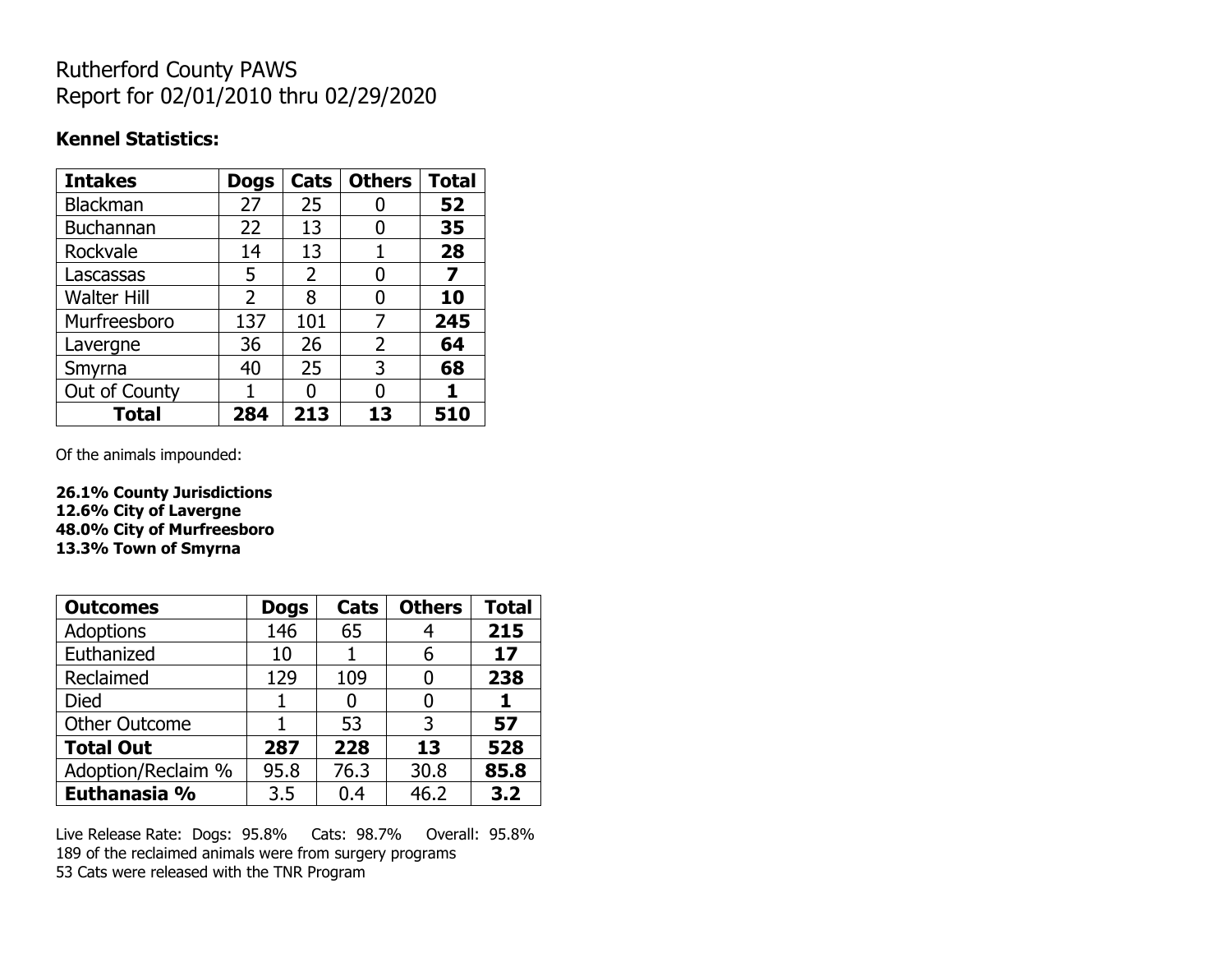Animals left in shelter on 02/29/2020:

2964 People visited the shelter looking for a lost /new pet.

1765 Logged calls/voice mails for the month.

### **Activity Report by Jurisdiction:**

| Zones           | <b>Calls Received</b> | Calls Completed |
|-----------------|-----------------------|-----------------|
| <b>Blackman</b> | 191                   | 201             |
| Buchannan       | 109                   | 111             |
| Lavergne        | 277                   | 297             |
| Lascassas       | 114                   | 127             |
| Murfreesboro    | 532                   | 566             |
| Rockvale        | 129                   | 136             |
| Smyrna          | 176                   | 186             |
| Walter Hill     | 63                    | 66              |
| Out of Area     | 26                    | 27              |
| <b>Total</b>    | 1617                  | 1717            |

39.1% County Jurisdictions 17.1% City of Lavergne 32.9% City of Murfreesboro 10.9% Town of Smyrna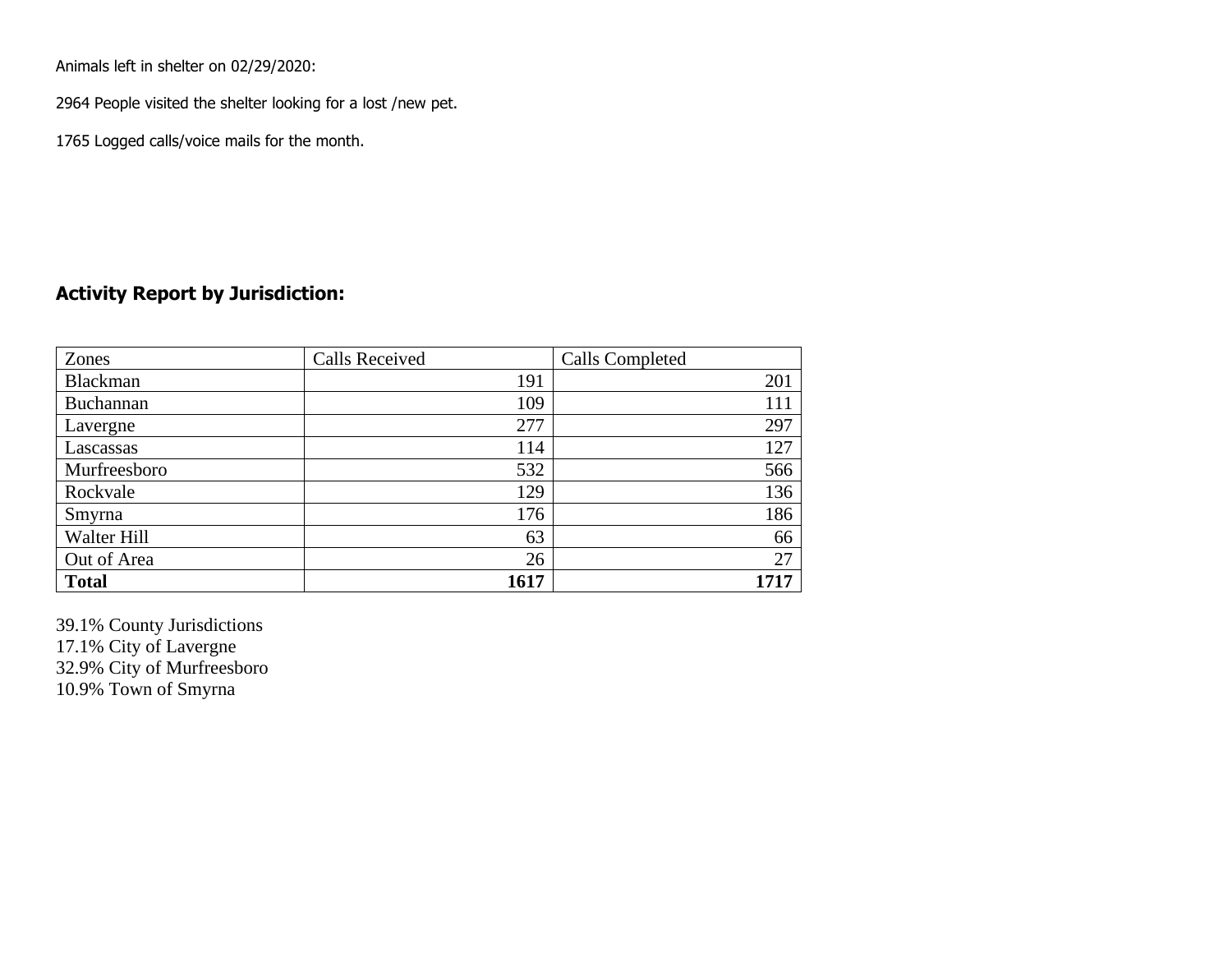# **Mileage:**

| <b>Officer</b> | <b>Miles</b> |
|----------------|--------------|
| 419            | 820          |
| 422            | 859          |
| 423            | 941          |
| 424            | 1639         |
| 425            | 1255         |
| 426            | 1038         |
| 427            | 1048         |
| 428            | 720          |
| 430            | 840          |
| 431            | 1261         |
| 437            | 1057         |
|                |              |
|                |              |
|                |              |
|                |              |
|                |              |
|                |              |
| <b>Total</b>   | 11478        |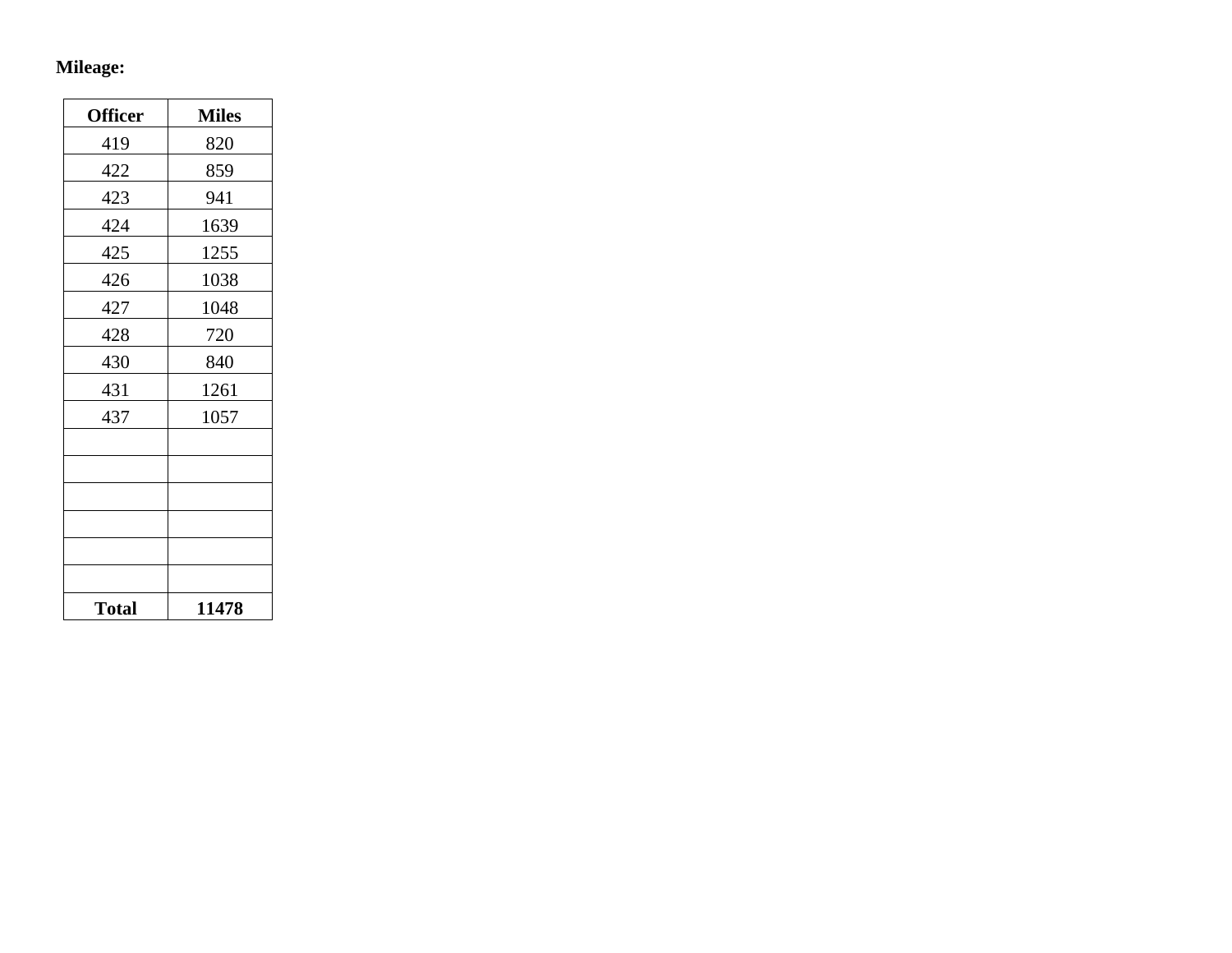## Fiscal Year-to-Date Report 07/01/2019 thru 02/29/2020

### **Kennel Statistics:**

| <b>Intakes</b>     | <b>Dogs</b> | Cats | <b>Others</b> | <b>Total</b> |
|--------------------|-------------|------|---------------|--------------|
| Blackman           | 98          | 120  | 3             | 221          |
| Buchannan          | 120         | 108  | 3             | 231          |
| Rockvale           | 117         | 143  | 6             | 266          |
| Lascassas          | 72          | 65   | 3             | 140          |
| <b>Walter Hill</b> | 39          | 93   | 2             | 134          |
| Murfreesboro       | 1217        | 1141 | 93            | 2451         |
| Lavergne           | 205         | 251  | 8             | 464          |
| Smyrna             | 287         | 423  | 24            | 734          |
| Out of County      | 33          | 26   | 1             | 60           |
| <b>Total</b>       | 2188        | 2370 | 143           | 4701         |

Of the animals impounded since July 01:

**22.4% County Jurisdictions 9.9% City of Lavergne 52.1% City of Murfreesboro**

**15.6% Town of Smyrna**

| <b>Outcomes</b>      | <b>Dogs</b> | Cats | <b>Others</b> | <b>Total</b> |
|----------------------|-------------|------|---------------|--------------|
| <b>Adoptions</b>     | 1039        | 1057 | 36            | 2132         |
| Euthanized           | 114         | 134  | 36            | 284          |
| Reclaimed            | 995         | 736  | 10            | 1741         |
| Died                 | 9           | 53   | 9             | 71           |
| <b>Other Outcome</b> | 43          | 457  | 53            | 553          |
| <b>Total Out</b>     | 2200        | 2437 | 144           | 4781         |
| Adoption/Reclaim %   | 92.5        | 73.6 | 31.9          | 81.0         |
| Euthanasia %         | 5.2         | 5.5  | 25.0          | 5.9          |

Live Release Rate: 91.3%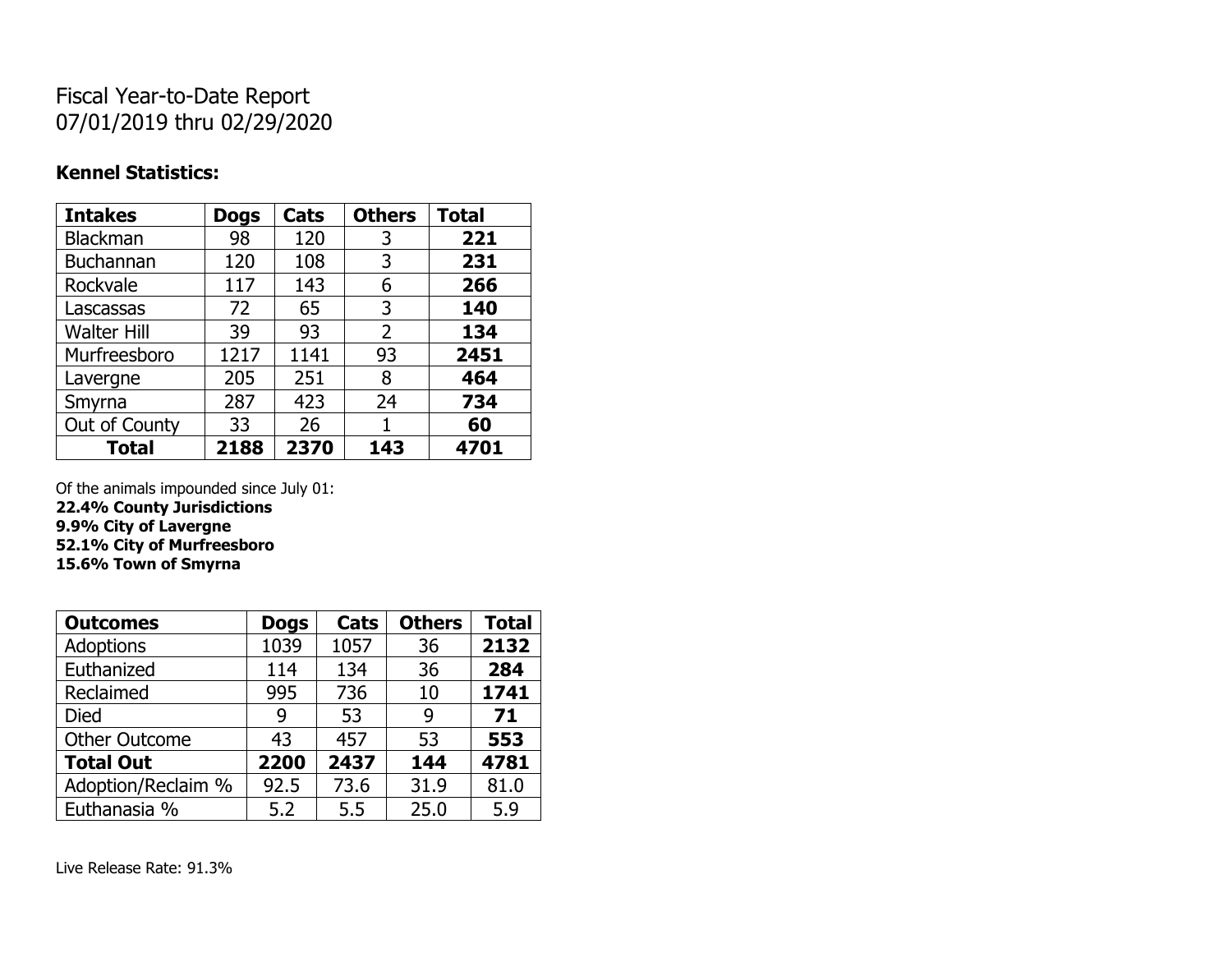21130 People have visited the shelter since July 01, 2018 looking for a lost /new pet.

17184 Logged calls/voice mails since July 01, 2018.

### **Activity Report by Jurisdiction:**

| Zones           | <b>Calls Received</b> | Calls Completed |
|-----------------|-----------------------|-----------------|
| <b>Blackman</b> | 1537                  | 1558            |
| Buchannan       | 1092                  | 1107            |
| Lavergne        | 2018                  | 2062            |
| Lascassas       | 1009                  | 1030            |
| Murfreesboro    | 5382                  | 5471            |
| Rockvale        | 992                   | 1010            |
| Smyrna          | 1616                  | 1642            |
| Walter Hill     | 739                   | 745             |
| Out of Area     | 247                   | 247             |
| <b>Total</b>    | 14632                 | 14872           |

38.4% County Jurisdictions 13.8% City of Lavergne 36.8% City of Murfreesboro 11.0% Town of Smyrna